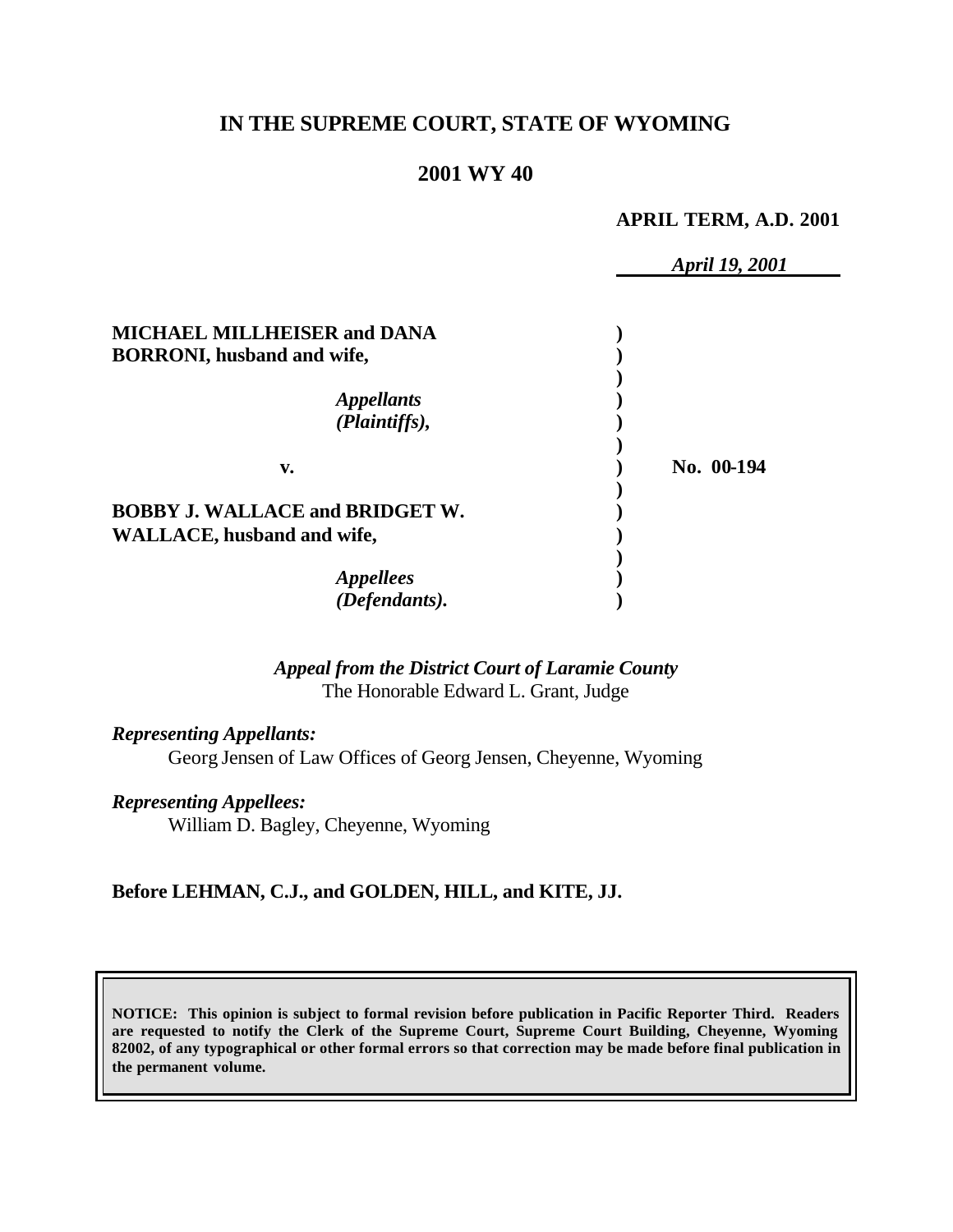KITE, Justice.

[¶1] Michael Millheiser and Dana Borroni (the buyers) purchased certain real property from Bobby J. and Bridget W. Wallace (the sellers) on a contract for deed with the expressed intention of using the property for commercial purposes. After the execution of the contract, the homeowners' association objected to any commercial use as precluded by the covenants. The buyers ceased making payments under the contract. When the court confirmed commercial use was not allowed by the covenants, the buyers sought and were granted rescission of the contract and restitution of their money paid under the contract. The district court declined to award interest or costs, and the buyers appealed that decision. We affirm the district court's exercise of discretion.

## **ISSUE**

[¶2] The buyers present the following issue:

1. Did the court err in failing to award pre-judgment interest on a summary judgment in favor of the [buyers] on a liquidated sum due the [buyers] as a result of court ordered rescission?

The sellers rephrase the issue:

l

Whether as a matter of law [the buyers] are entitled to prejudgment interest on the Judgment entered by the District Court, May 19, 2000, or in the alternative, does the District Court have discretion to award or not award costs and interest $[?]^{[1]}$ 

## **FACTS**

[¶3] The real property in issue is located west of Cheyenne in Laramie County in a subdivision known as Granite Springs Retreat. The land was subdivided by the original owner, Lorenz Ranch, Inc., and Deward Miller purchased the property in 1976. A Declaration of Protective Covenants, executed by Granite Springs Retreat which appeared to be the sole proprietorship of Deward Miller, was filed. Paragraph 26 of the original covenants provided in pertinent part:

> RIGHT OF SUBDIVIDER: Subdivider, its successors or assigns, expressly reserve the right to:

 $<sup>1</sup>$  The buyers did not appeal the portion of the district court decision which concluded each party should bear its</sup> own costs. For this reason, we decline to address the issue of costs raised for the first time in the sellers' brief.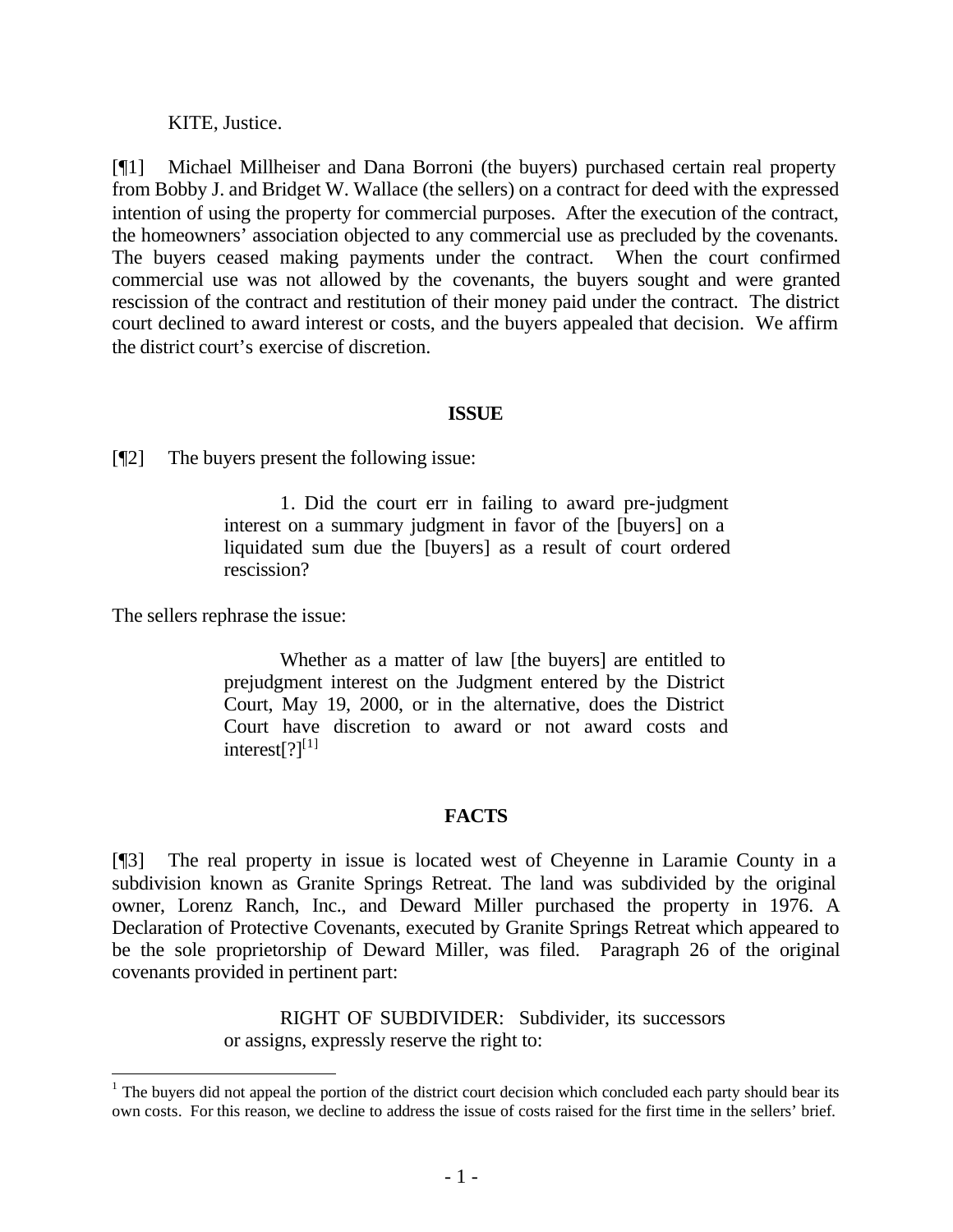a. From time to time amend or revoke any protective covenants then in existence, but no such amendment or revocation shall apply to any tracts that are sold prior thereto without the written consent of a majority of the then owners of any such tracts.

. . . .

## d. To specify that covenants do not apply to certain tracts designated by the Subdivider for special use.

 [¶4] Miller transferred title of all the property in 1977 to Happy Jack Stable and Lounge, Inc. of which he was an officer. In 1978, Miller attempted to amend the covenants by recording an Amended Declaration of Protective Covenants, which purported to allow the west one-half of Tract 4 and all of Tract 5 to be sold or developed for business or commercial use. However, the document was executed by "Granite Springs Retreat by Deward H. Miller." Neither Granite Springs Retreat nor Miller owned any interest in the property at the time the amended covenants were executed and filed.

[¶5] Happy Jack Stable and Lounge sold Tract 5 to the sellers in 1993, and in 1996 the sellers sold Tract 5 to the buyers, who claimed to have purchased the property with the understanding there was no restriction on commercial use. The sellers admitted the price paid was based in part on the commercial nature of the property. Apparently, upon hearing of a proposed commercial use of Tract 5, Granite Springs Retreat Association, a nonprofit organization of the homeowners, objected and filed an Affidavit Affecting Title stating the amended covenants were void. The buyers made payments under the contract until September 1997 when they ceased to make further payments claiming the property could not be used for the purposes for which it had been purchased. The sellers claimed the payments made as damages for breach of contract, and the deed was released from escrow to them.

[¶6] Litigation ensued involving Granite Springs Retreat Association, Miller, Happy Jack Stable and Lounge, the sellers, and the buyers with claims, counterclaims, and cross-claims concerning the efficacy of the amended covenants and various tort and contract claims. On May 19, 1999, the district court, on motions for summary judgment, held the attempted amendment of the covenants was void and Tract 5 could not be used for commercial purposes. No appeal was taken from that decision. The court proceeded to consider further summary judgment motions concerning the legal impact the first decision had upon the contract for deed between the buyers and the sellers. On March 27, 2000, the district court granted the buyers summary judgment finding a mutual mistake of fact concerning the allowed use of the property for commercial purposes entitling the buyers to rescission of the contract. No appeal was taken from this decision.

[¶7] As a part of the remedy of rescission, the district court found that the buyers were entitled to restitution of the benefits they had conferred upon the sellers. The benefits identified included return of the down payment and all other payments made to the sellers.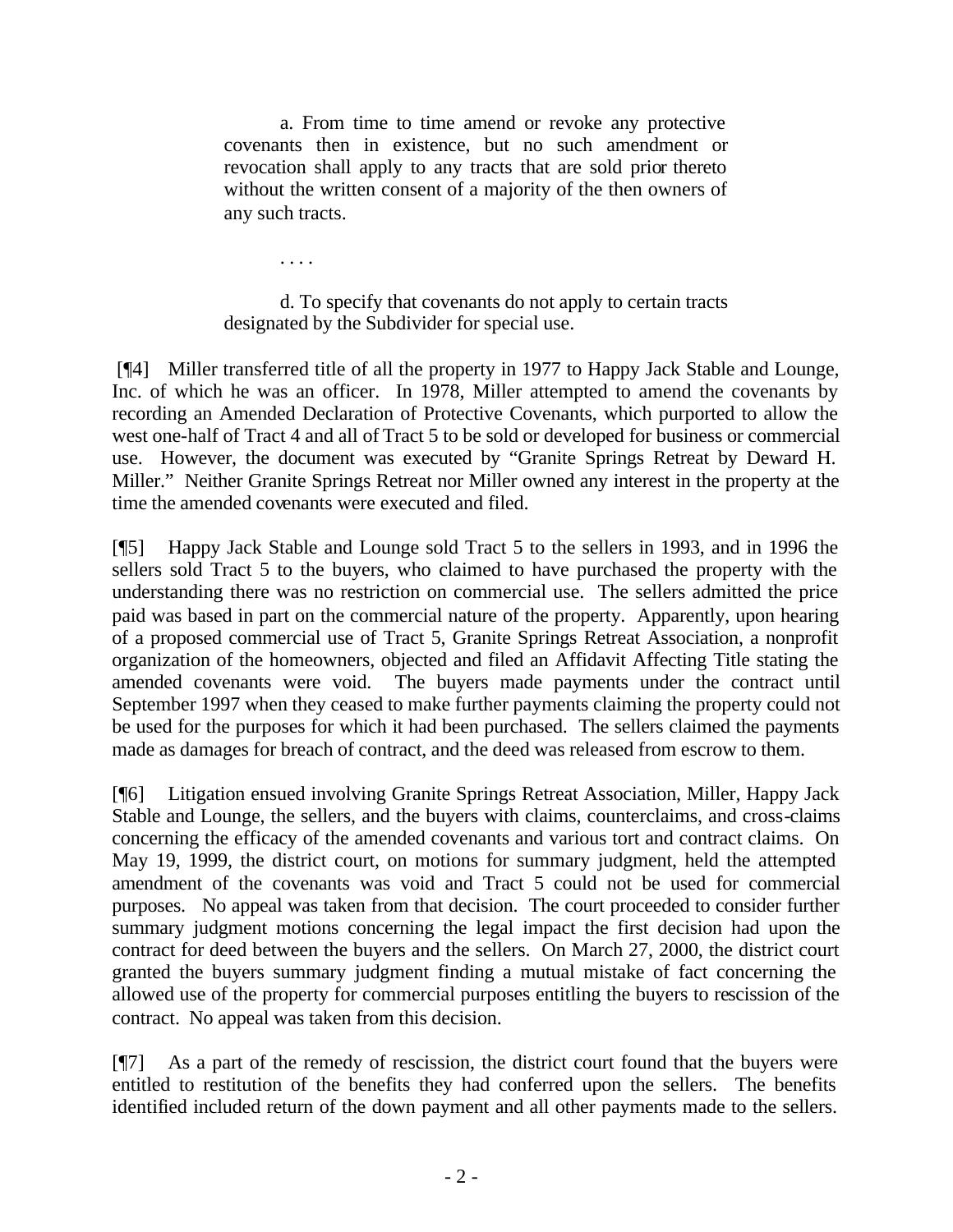However, the district court declined to award the buyers prejudgment interest on those monies or costs. The court found prejudgment interest was not required by statute and this was not a circumstance under Restatement (Second) of Contracts § 354 (1981) which allowed prejudgment interest. In addition, the court held that neither party was a "prevailing party" and, consequently, the parties should bear their own costs. *See* Wyo. Stat. Ann. § 1- 14-126(a) (LEXIS 1999). The buyers appealed this final judgment.

#### **STANDARD OF REVIEW**

[¶8]

"It is the general rule that a party seeking to rescind a contract must return the opposite party to the position in which he was prior to entering into the contract. However, this is not a technical rule, but rather it is equitable and requires practicality in readjusting the rights of the parties. The standard used is 'substantial restoration of the status quo.' How this is to be accomplished, or indeed whether it can, is a matter which is within the discretion of the trial court, under the facts as found to exist by the trier of the fact." (Citations omitted.) *Smith v. Huber*, Colo. App., 666 P.2d 1122, 1124-1225 (1983).

*Walter v. Moore*, 700 P.2d 1219, 1228 (Wyo. 1985).

[¶9] This court has settled on the standard of an abuse of discretion as reaching the question of reasonableness of the choice made by the district court. *Smith v. State ex rel. Wyoming Department of Transportation*, 11 P.3d 931, 935 (Wyo. 2000); *Vaughn v. State*, 962 P.2d 149, 151 (Wyo. 1998). Judicial discretion is a composite of many things, among which are conclusions drawn from objective criteria; it means exercising sound judgment with regard to what is right under the circumstances and without doing so arbitrarily or capriciously. *Id.*

#### **DISCUSSION**

[¶10] Wyoming statutes provide for interest on judgments but do not specifically address an award for prejudgment interest. Wyo. Stat. Ann. § 1-16-102 (LEXIS 1999). However, it has been recognized as an appropriate element of damages in some cases. *See Horseshoe Estates v. 2M Company, Inc.*, 713 P.2d 776, 781-82 (Wyo. 1986). This court has approved of the award of prejudgment interest on liquidated sums in breach of contract actions when the amount due is readily computable by simple mathematical calculation. *United Pacific Insurance Company v. Martin and Luther General Contractors, Incorporated*, 455 P.2d 664, 677 (Wyo. 1969); *Laramie Rivers Company v. Pioneer Canal Company,* 565 P.2d 1241, 1245 (Wyo. 1977). Interest generally is computed from the time notice is given of the claim. *Rissler & McMurry Company v. Atlantic Richfield Company*, 559 P.2d 25, 34 (Wyo. 1977).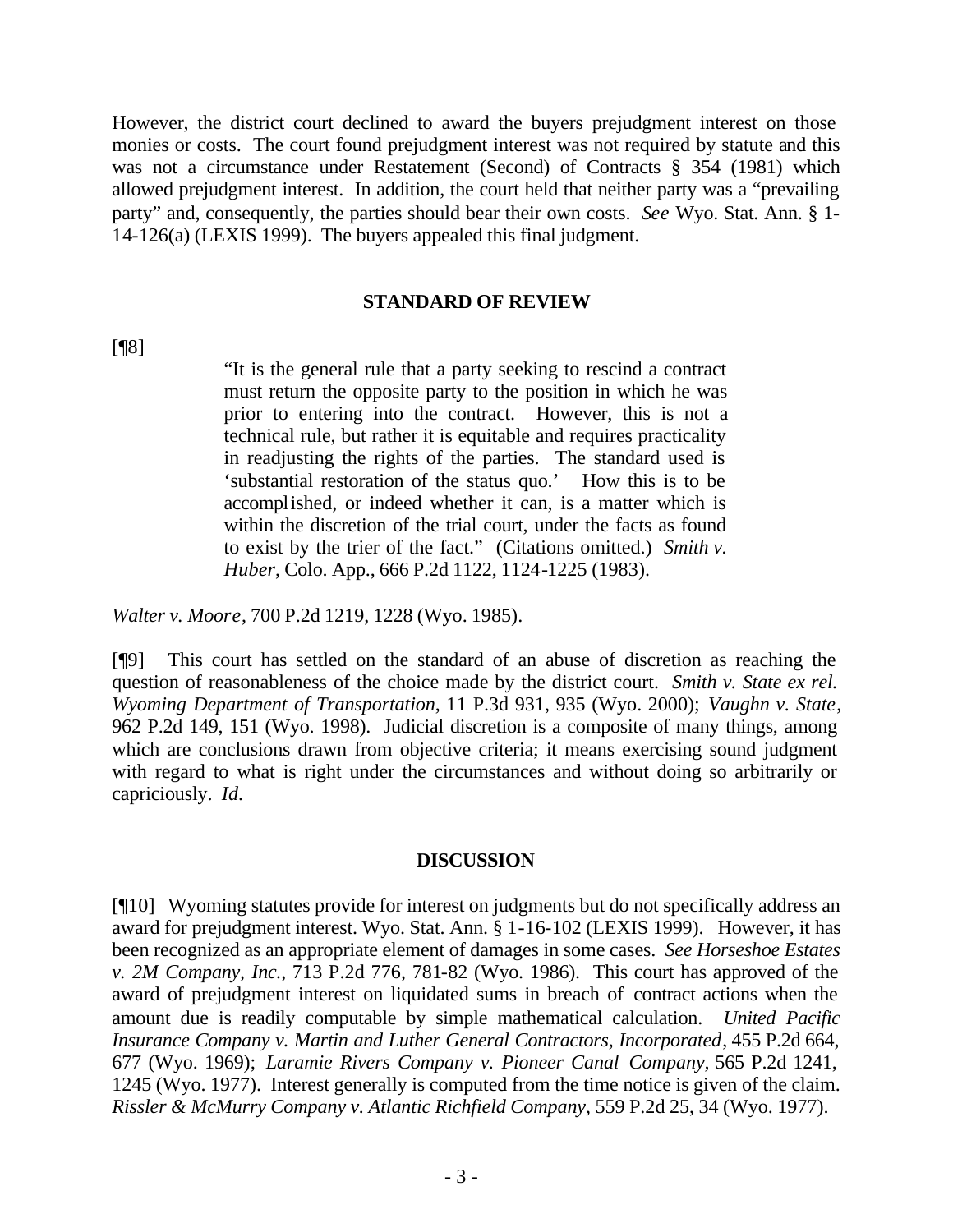[¶11] Prejudgment interest has also been recognized as appropriate in certain cases dealing with the rescission of contracts. *See Racicky v. Simon*, 831 P.2d 241 (Wyo. 1992). Upon finding conditions appropriate, courts generally employ the equitable remedy of restitution in an attempt to return the parties to the status quo. "A party who has avoided a contract on the ground of lack of capacity, mistake, misrepresentation, duress, undue influence or abuse of a fiduciary relation is entitled to restitution for any benefit that he has conferred on the other party by way of part performance or reliance." Restatement (Second) of Contracts § 376 at 222 (1981). "In an action of restitution in which the benefit received was money, the measure of recovery for this benefit is the amount of money received." Restatement of Restitution § 150 at 597 (1937). Where a mistake occurs concerning the nature of the property intended to be conveyed, we have approved rescission of the contract and the return of any monies paid pursuant to said contract in the interest of fairness. *Hagar v. Mobley*, 638 P.2d 127, 133 (Wyo. 1981).

[¶12] Prejudgment interest is one element to be considered by the court in determining the appropriate restitution when a contract is rescinded. This court first considered, and approved of, prejudgment interest in a case involving rescission of a real estate sales contract in *Mader v. James*, 546 P.2d 190 (Wyo. 1976). The district court found the sale fell through as a result of the failure of the seller to perform and prejudgment interest was appropriate. Where the contract provided for rescission under certain circumstances, we have upheld the award of prejudgment interest from the date of notice of the existence of those appropriate circumstances. *Holst v. Guynn*, 696 P.2d 632, 635 (Wyo. 1985) (interest granted on earnest money from date seller notified buyer could not obtain financing).

[¶13] In this case, interest was an appropriate consideration for the district court. However, after considering all the facts and circumstances, the district court exercised its equitable discretion and concluded interest was "unwarranted." In awarding rescission, the court found that both parties entered the transaction with the assumption the amended covenants governed the permissible use of the land and made no finding that either party was at fault for that mistake. In crafting the remedy of restitution, the court declined to award the buyers any "consequential damages relating to their misconception." It appears from the record the court attempted to restore the parties to their condition prior to execution of the contract without imposing a penalty on either for the failed transaction. That was an appropriate exercise of the court's discretion.

[¶14] As noted above, in *Walter*, 700 P.2d 1219, a similar case where a land sale was rescinded due to mutual mistake concerning the allowable uses of the property, a comparable exercise of discretion was affirmed. In that case, after taking possession of the property, the buyers discovered a septic tank could not be installed because the property was located in the flood plain and, consequently, the property could not be occupied as a residence. We held restoration of the parties to status quo is an essential part of contract rescission. The rule of restoration is an equitable rather than a procedural remedy, and, therefore, it must be reasonably applied and construed. *Walter*, 700 P.2d at 1228*; see* 17A Am. Jur. 2d *Contracts* § 592 (1991). Whether the parties can be substantially returned to their positions prior to